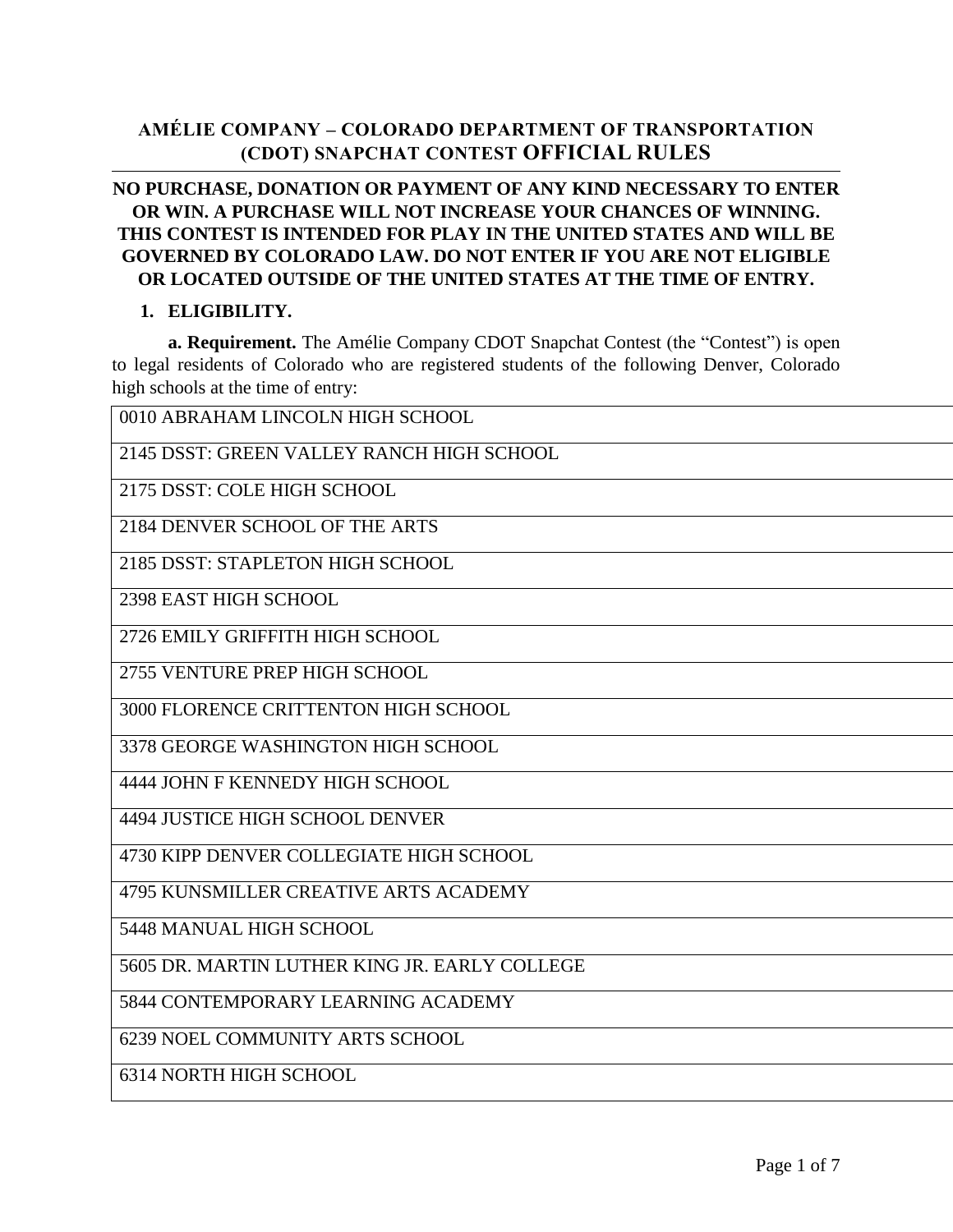6350 BRUCE RANDOLPH SCHOOL

6509 DENVER ONLINE HIGH SCHOOL

7163 P.R.E.P. (POSITIVE REFOCUS EDUCATION PROGRAM)

7361 RISEUP COMMUNITY SCHOOL

8086 SOUTH HIGH SCHOOL

8132 SOUTHWEST EARLY COLLEGE

8145 SUMMIT ACADEMY

8347 STRIVE PREP - EXCEL

8822 THOMAS JEFFERSON HIGH SCHOOL

8995 VISTA ACADEMY

9639 STRIVE PREP - SMART ACADEMY

9702 WEST LEADERSHIP ACADEMY

9693 WEST EARLY COLLEGE

Entrants must have permission from a parent or guardian prior to entering and such entry shall be deemed submitted by your Parent and shall be treated as if your Parent had made such entry.

**a. Exclusion.** Employees, contractors, directors, and officers of Amélie Company (the "Sponsor") or Colorado Department of Transportation and their respective parents, subsidiaries, affiliated companies, and distributors, and the advertising, fulfillment, judging, and promotion agencies involved in the development and administration of the Contest (collectively the "Promotional Parties"), and their immediate family members (spouse, parent, child, sibling, and their respective spouses, regardless of where they reside) and household members, whether or not related, are not eligible to participate. This Contest is void outside Colorado and where prohibited by law. Subject to all applicable federal, state, and local laws and regulations.

**b. Social Media Sites.** This Contest is in no way sponsored, endorsed, or administered by, or associated with Instagram, Facebook, Twitter, Google, Pinterest, LinkedIn, Snapchat or other social media sites (the "Social Platforms"). You understand that you are providing information to Sponsor and not to the Social Platforms. This promotion is subject to the terms and conditions of the applicable Social Platforms. THIS INCLUDES THE SNAPCHAT TERMS OF SERVICES PROVISION WHICH STATES YOU MUST NOT SNAP AND DRIVE: https://www.snap.com/en-US/terms/. You hereby fully and completely release the Social Platforms from any costs, liabilities, or expenses of any kind that are related to, directly or indirectly, this Contest.

**c. Agreement with Official Rules.** Participation constitutes entrant's full and unconditional agreement to these Official Rules and Sponsor's decisions, which are final and binding on all matters related to the Contest.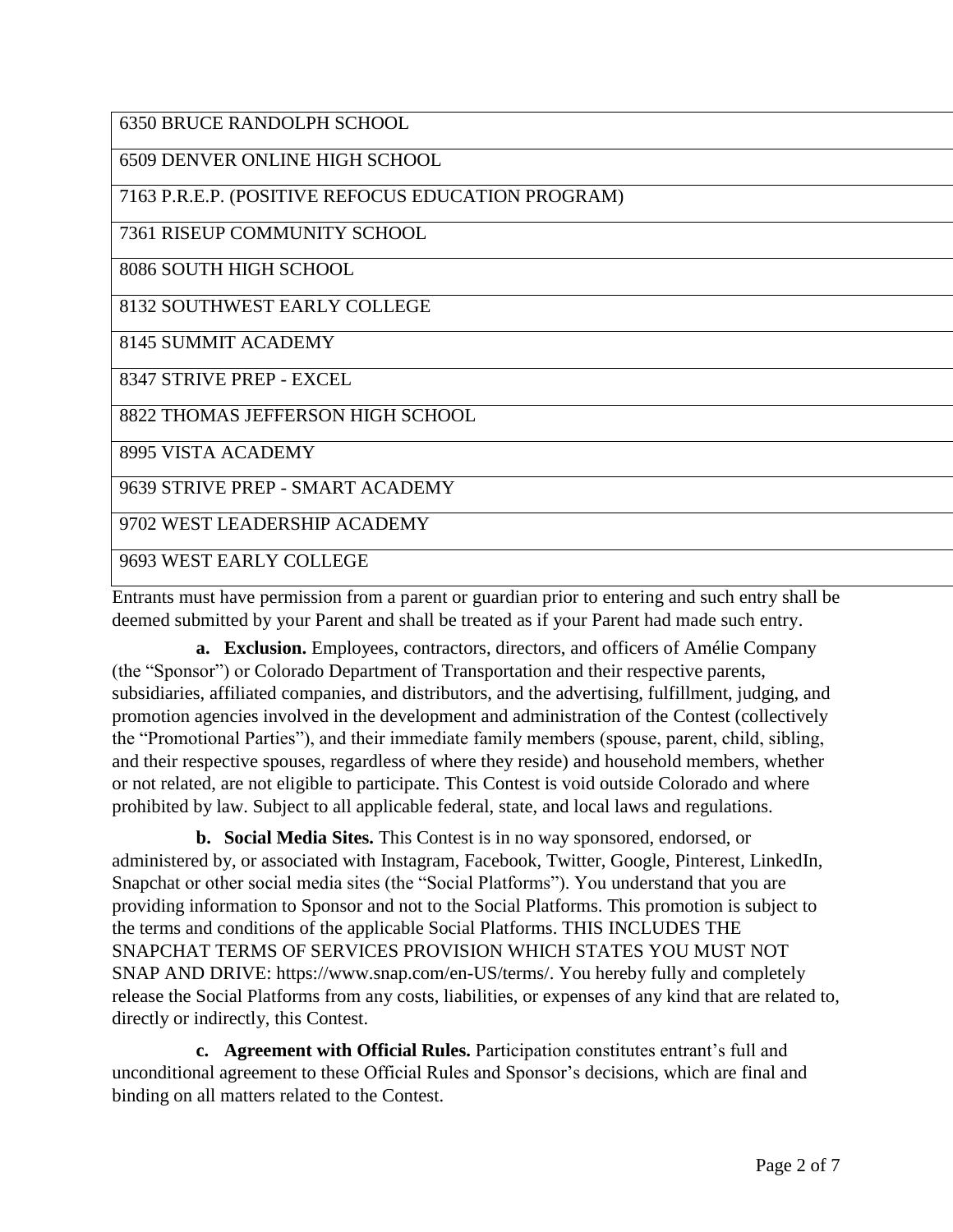**2. PROMOTION PERIOD.** The Contest begins on September 18, 2017 at 7:00 a.m. mountain time and ends on September 22, 2017, at 6:00 p.m. mountain time (the "Promotional Period"). The Sponsor's clock is the official clock for this Contest.

**3. HOW TO ENTER.** To enter the Contest, complete one of the following two methods of entry. Any form of entry other than described herein is void. All entries must be received during the Promotional Period.

**a. On Snapchat:** To enter, entrants must use the CDOT Snapchat geofilter provided by Amélie Company on the grounds of the entrant's school campus. Send a snap using this geofilter to any number of Snapchat contacts. There is no limit as to the total amount of entries allowed via this method.

- **b. Free Alternative Method of Entry.** To enter via this method, email Social@AmelieCompany.com with the entrant's name and the name of the participating school they attend. Limit one entry per valid email address and limit one free alternative method of entry per person. You may not enter via both Snapchat and email.
- **4. ENTRANT'S PERSONAL INFORMATION.** Personal information collected from entrants is

subject to the Privacy Policy found at http://ameliecompany.com/privacy-policy/. By entering the Contest, you expressly agree to the terms of the Privacy Policy. The Privacy Policy discusses how Sponsor may use your personal information. Your personal information will not be associated with your Snapchat entry.

**5. PRIZE DRAWINGS.** On or about September 26, 2017 at 5 p.m. mountain time, one potential winning high school will be selected from all eligible entries received. Limit one prize per winning school. The school with the highest amount of entrees will be deemed the winner. Odds of winning a prize are the total number of entries out of the total number of eligible entries received.

**6. PRIZE WINNER NOTIFICATION AND REQUIREMENTS.** A potential winning school will be notified via email on or about September 26, 2017 at 5 p.m. mountain time. At the Sponsor's discretion, the Sponsor may also notify potential winners via other methods. Sponsor will have no liability for any notification that is lost, intercepted, or not received by any potential winner for any reason. The potential winners may be required to complete, sign, and return to Sponsor an affidavit of eligibility and a liability and publicity release (unless otherwise prohibited) within one day of the date of attempted notification. The prize may be forfeited if (a) the potential winner cannot be contacted within 72 hours, (b) the potential winner fails to complete, sign, and return the affidavit of eligibility and/or the liability and publicity release within the required time period (if so required), (c) the potential winner is not in compliance with these Official Rules, or (d) a prize or prize notification is returned as undeliverable. In the event that the potential winner is disqualified for any reason, Sponsor reserves the right, but does not have the obligation, to award the prize to the entrant with the next highest amount of entries, even if the disqualified potential winner's name has been publically announced. All prize details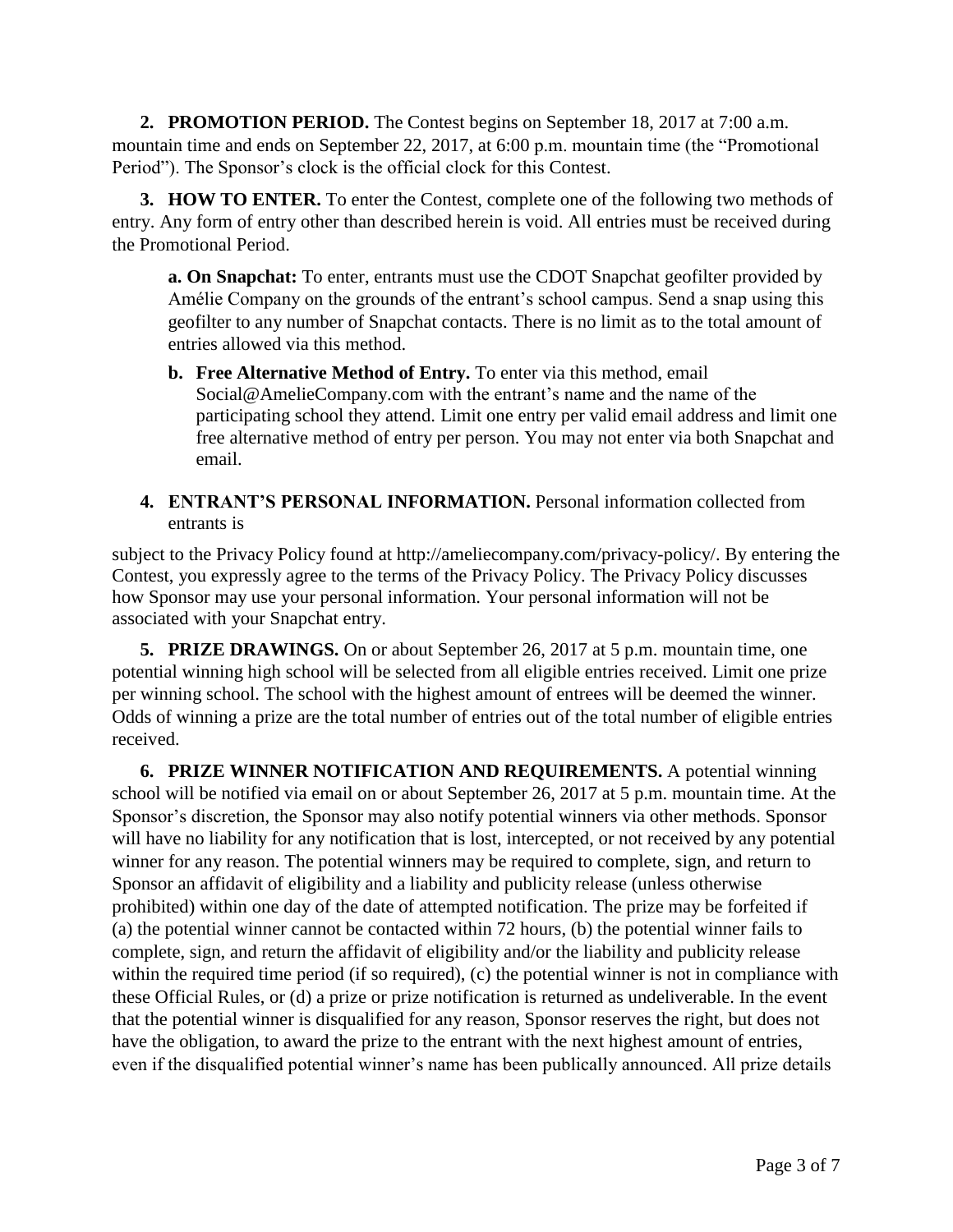are at Sponsor's sole discretion. Should no winner accept the prize, it will be kept by the Colorado Department of Transportation.

**7. PRIZE**. There will be a total of one prize awarded. The total approximate retail value of all prizes to be awarded in this Contest is \$2,000. Prize must be returned to the Amélie Company and/or the Colorado Department of Transportation after 1 (one) calendar year from the date of receipt. No cash alternative or substitution will be allowed, except Sponsor reserves the right in its sole discretion to substitute a prize for another article of comparable value if the prize listed is unavailable for any reason. The prize package consists of 1) One seat belt trophy.

**8. OTHER PRIZE TERMS.** All taxes are the sole responsibility of the winner. Limit one prize per winner. Prizes and obligations pursuant to these Official Rules cannot be assigned. A purchase will not increase your chances of winning.

## **9. GENERAL CONDITIONS.**

**a. Publicity Release.** By accepting the prize, each winner grants Sponsor and their designees and sublicensees the right to use names, biographical information, testimonial, photo and/or likeness, voice, and/or prize information or personal exposition (and/or any edited portion thereof) for advertising, publicity, promotional, and other purposes in any and all media, now or hereafter devised, throughout the world in perpetuity, without additional compensation, notification or permission, except where prohibited by law.

**b. Force Majeure.** Released Parties' (defined below) failure to comply with these Official Rules dues to an act of God, natural disaster, war, terrorism, communications system or network error or failure, cyber-attack or hacking, actions of governmental control, or other events outside the control of the Released Parties shall not be considered a breach of these Official Rules.

**c. Disqualification.** Persons who tamper with or abuse any aspect of the Contest or website, who are in violation of these Official Rules, or who act in an unsportsmanlike or disruptive manner as solely determined by Sponsor, will be disqualified and all associated entries will be void. Sponsor reserves the right at its sole discretion to suspend, modify, or terminate the Contest for any reason, including, but not limited to, should any portion of the Contest be, in Sponsor's sole opinion, compromised by virus, worms, bugs, non-authorized human intervention or other causes which, in the sole opinion of the Sponsor, corrupt or impair the administration, security, fairness, or proper play, or submission of entries. If so terminated, at the Sponsor's discretion, Sponsor may randomly select the winners from among all eligible, non-suspect entries received prior to termination or as otherwise deemed fair and appropriate by Sponsor.

**d. Other Terms and Conditions.** Automated entries are prohibited, and any use of automated devices will cause disqualification. Sponsor reserves the right at its sole discretion, to disqualify any individual who tampers with the entry process. Entrants may not register with multiple email addresses nor may entrants use any other device or artifice to register multiple times or as multiple registrants. Any entrant who attempts to enter with multiple email addresses under multiple identities or uses any device or artifice to enter multiple times will be disqualified and forfeits any and all prizes won, in Sponsor's discretion. Each entrant agrees to receive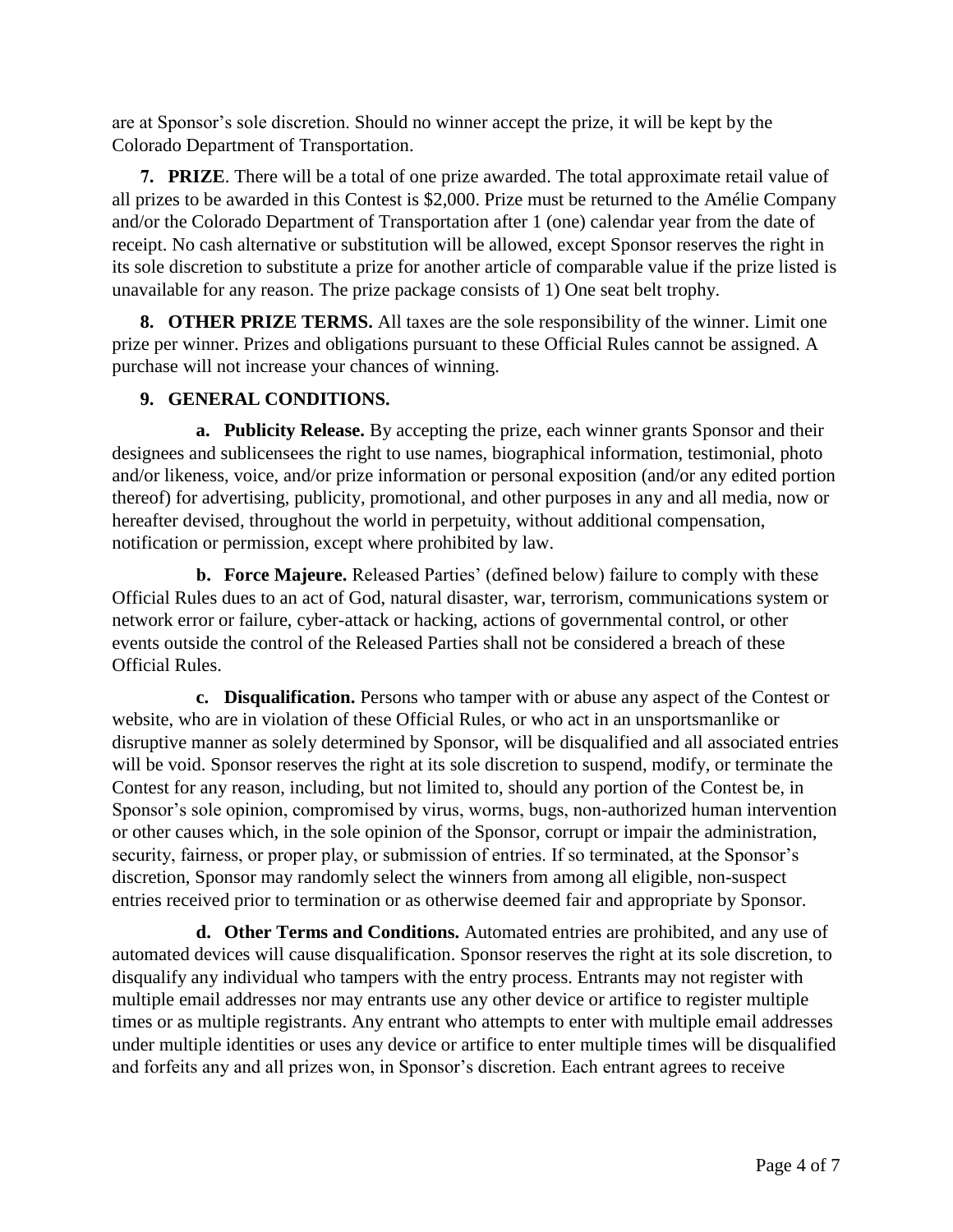commercial emails from Sponsor, which the entrant may opt-out of by following the instructions in a commercial email.

**e. Grant of License.** Entrant hereby grants to Sponsor a perpetual, irrevocable, worldwide, non-exclusive, fully transferrable (with the right to sublicense), fully paid-up license (i) to reproduce, prepare derivative work, distribute, perform publically, and display publically the Content for any lawful purpose and (ii) to all of entrant's rights in the Content, including the right to sublicense the Content and to use the Content in any advertising or for other lawful purpose. Entrant understands that Sponsor or it designees or sublicensees may use the Content for advertising and other purposes and, upon such use, entrant is not entitled to any further compensation.

**f. Representations and Warranties.** Entrant represents and warrants to Sponsor that (i) the Content does not violate the rights of any third party, including any rights in copyright, trademark, patent, trade secret, publicity, or likeness, and (ii) the Content does not disparage, denigrate, defame, libel, slander, or cast false lights on Sponsor or any third person.

**g. Indemnification.** Entrant will defend, indemnify, and hold harmless Sponsor against any and all claims, liabilities, settlements, expenses, and related attorneys' fees and costs incurred or suffered by Sponsor arising out of or resulting from (i) any claim of a third party arising from the infringement or violation of a third party's rights in the Content or (ii) any claim of a third party that the Content is defamatory, libelous, or slanderous or casts a false light.

# **10. LIMITATION OF LIABILITY.**

**a. Release.** By entering the Contest, each entrant agrees for entrant and for entrant's heirs, executors, and administrators (i) to release, defend, indemnify, and hold harmless the Promotional Entities and their respective officers, directors, employees, agents, affiliates, and parent corporations (collectively, "Released Parties") from any and all costs, injuries, losses, or damages of any kind, including, without limitation, death and bodily injury, due in whole or in party, directly or indirectly, to participation in the Contest or any Contest related activity, or from entrant's acceptance, receipt, possession and/or use or misuse of a prize; (ii) that Released Parties have neither made nor are in any manner responsible or liable for any representation or guarantee express or implied, in fact or in law, with respect to any prize, including, without limitation, to such prize's quality or fitness for a particular purpose; (iii) to comply with all Promotion Entities' policies, terms, and conditions relating to the use of Promotion Entities' websites; and (iv) to be bound by these Official Rules and to waive any right to claim any ambiguity or error therein or in the Contest itself. Failure to comply with these conditions may result in disqualification from the Contest at Sponsor's sole discretion. This release, defense, indemnification and hold harmless obligation shall survive any expiration or termination of the Contest.

**b. Limitation of Liability.** SPONSOR'S LIABILITY ARISING IN CONNECTION WITH THIS CONTEST, WHETHER IN CONTRACT, IN TORT, UNDER ANY WARRANTY, IN NEGLIGENCE, OR OTHERWISE SHALL NOT EXCEED THE AMOUNT OF (I) \$5 WITH RESPECT TO NON-WINNERS; (II) \$500 WITH RESPECT TO THE WINNER AND SHALL BE FURTHER LIMITED TO ACTUAL DAMAGES EQUAL TO OR LESS THAN SUCH AMOUNTS. TO THE MAXIMUM EXTENT PERMITTED BY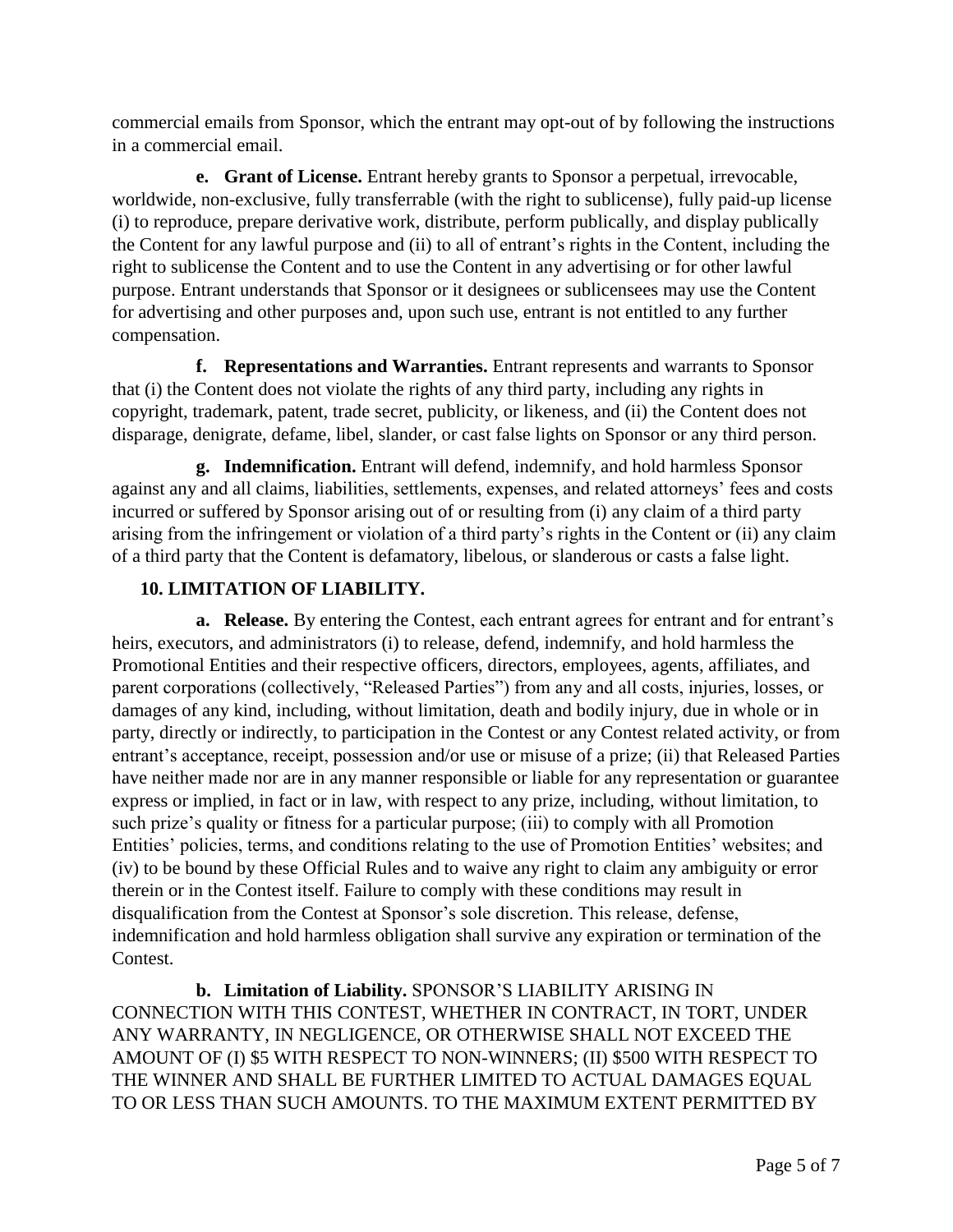LAW, SPONSOR SHALL NOT BE LIABLE FOR ANY SPECIAL, INDIRECT, CONSEQUENTIAL, OR EXEMPLARY DAMAGES OR FOR ATTORNEYS' FEES OR OTHER SUCH RELATED COSTS OF BRINGING A CLAIM. ENTRANT IS NOT ENTITLED TO RESCIND THIS AGREEMENT OR SEEK INJUNCTIVE OR OTHER EQUITABLE RELIEF.

#### **11. ADJUDICATION OF CLAIMS.**

DO NOT ENTER THIS CONTEST IF YOU DO NOT AGREE TO HAVE ANY CLAIM OR CONTROVERSY RELATED TO THIS CONTEST FINALLY DECIDED IN ACCORDANCE WITH THESE OFFICIAL RULES.

**a. Binding Arbitration.** Any claim, dispute, or controversy arising under or related to this Contest shall be resolved first by means of direct discussions with Sponsor. If not resolved pursuant to such discussions, claim, dispute, or controversy shall then be resolved by final and binding arbitration administered by Judicial Arbitration and Mediation Services, Inc. ("JAMS"), in accordance with its streamlined arbitration rules and procedures or subsequent versions thereof (the "JAMS Rules"). The JAMS Rules for selection of an arbitrator shall be followed, except that the arbitrator shall be experienced and licensed to practice law in Colorado. All proceedings brought pursuant to this agreement will be conducted in the county of Denver in the state of Colorado. Any claim, dispute, or controversy arising out of or related to this Contest must be submitted to JAMS within three months from the last day of the Promotional Period; otherwise, such claim is permanently barred.

ANY PROCEEDINGS TO RESOLVE ANY DISPUTE SHALL BE CONDUCTED SOLELY ON AN INDIVIDUAL BASIS AND ENTRANT WILL NOT SEEK TO HAVE ANY DISPUTE HEARD AS A CLASS ACTION, A REPRESENTATIVE ACTION, OR IN ANY PROCEEDING IN WHICH AN ENTRANT OR SPONSOR ACTS OR PROPOSES TO ACT IN A REPRESENATIVE CAPACITY. NO ARBITRATION OR PROCEEDING WILL BE JOINED, CONSOLIDATED, OR COMBINED WITH ANOTHER ARBITRATION OR PROCEEDING WITHOUT THE WRITTEN CONSENT OF ENTRANT, SPONSOR, AND ALL PARTIES TO ANY SUCH ARBITRATION OR PROCEEDING.

If any part of this arbitration provision is deemed to be invalid, unenforceable, or illegal (other than that claims will not be arbitrated on a class or representative basis), or otherwise conflicts with the rules and procedures established by JAMS, then the balance of this arbitration provision shall remain in effect and shall be construed in accordance with its terms as if the invalid, unenforceable, illegal, or conflicting provision were not contained herein. If, however, the portion that is deemed invalid, unenforceable, or illegal is that claims will not be arbitrated on a class or representative basis, then the entirety of this arbitration provision shall be null and void, and neither claimant nor Sponsor shall be entitled to arbitrate such dispute.

**b. Litigation in Certain Circumstances.** IF THE BINDING ARBITRATION PROVISION ABOVE IS DETERMINED TO BE NULL AND VOID OR IF ANY CLAIM OR CONTROVERSY MUST BE LITIGATED FOR ANY REASON, ENTRANT AND SPONSOR HEREBY WAIVE ANY RIGHT THEY MAY HAVE TO A TRIAL JURY IN ANY ACTION, SUIT, OR PROCEEDING ARISING OUT OF OR IN CONNECTION WITH THIS CONTEST.